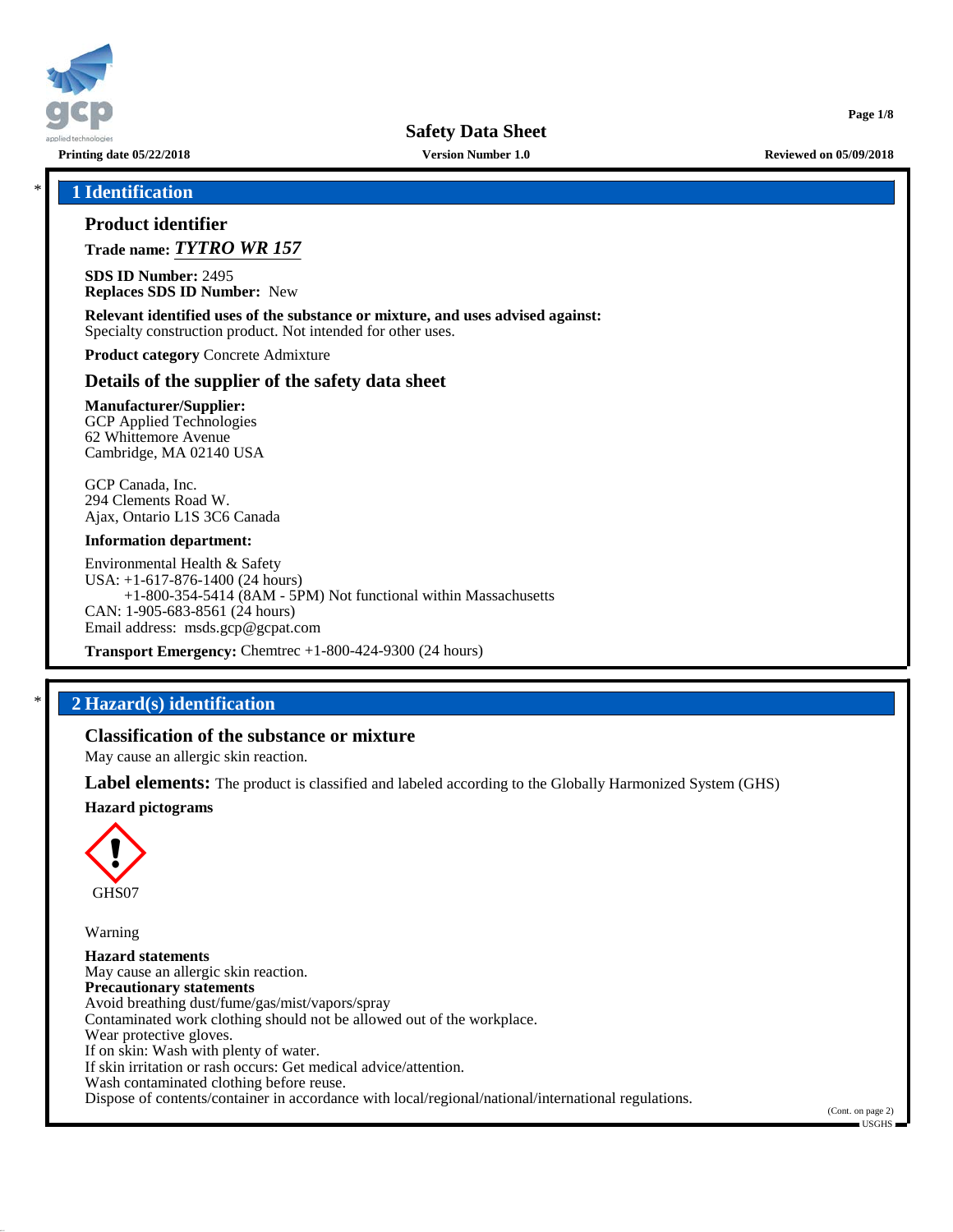## **Trade name:** *TYTRO WR 157*

**NFPA ratings (scale 0 - 4)**

1 1  $\overline{0}$  $Fire = 1$ Reactivity  $= 0$ 

#### **HMIS-ratings (scale 0 - 4)**

 HEALTH FIRE **REACTIVITY** 0  $\boxed{1}$  $\boxed{1}$ 

 $Health = 1$  $Flammability = 1$ Reactivity  $= 0$ 

### **Other hazards**

#### **Results of PBT and vPvB assessment**

**PBT:** Not applicable. **vPvB:** Not applicable.

# \* **3 Composition/information on ingredients**

### **Chemical characterization: Mixture**

**Description:** Mixture of the hazardous substance(s) listed below with additional nonhazardous ingredients.

**Hazardous components:**

26172-55-4 5-chloro-2-methyl-2H-isothiazol-3-one 0-<0.1% 0-<0.1%

**Additional information:** Non-hazardous ingredients may be listed in Section 15; Right-To-Know disclosure.

### \* **4 First-aid measures**

#### **Description of first aid measures**

#### **General information:**

Get medical advice/attention if you feel unwell.

#### **After inhalation:**

IF INHALED: Remove person to fresh air and keep comfortable for breathing. If experiencing respiratory symptoms: Call a POISON CENTER/doctor.

#### **After skin contact:**

Immediately wash contaminated skin with soap or mild detergent and water. If this chemical soaks clothing, immediately remove clothing and wash skin.

**After eye contact:** Rinse cautiously with water for several minutes.

#### **After swallowing:**

Rinse mouth.

Do NOT induce vomiting.

#### **Information for doctor:**

**Most important symptoms and effects, both acute and delayed** Allergic reactions

**Indication of any immediate medical attention and special treatment needed** No further relevant information available.

# \* **5 Fire-fighting measures**

### **Extinguishing media**

**Suitable extinguishing agents:** CO2, extinguishing powder or water spray. Fight larger fires with water spray.

(Cont. on page 3)  $\blacksquare$  USGHS  $\blacksquare$ 

(Cont. from page 1)

 $Health = 1$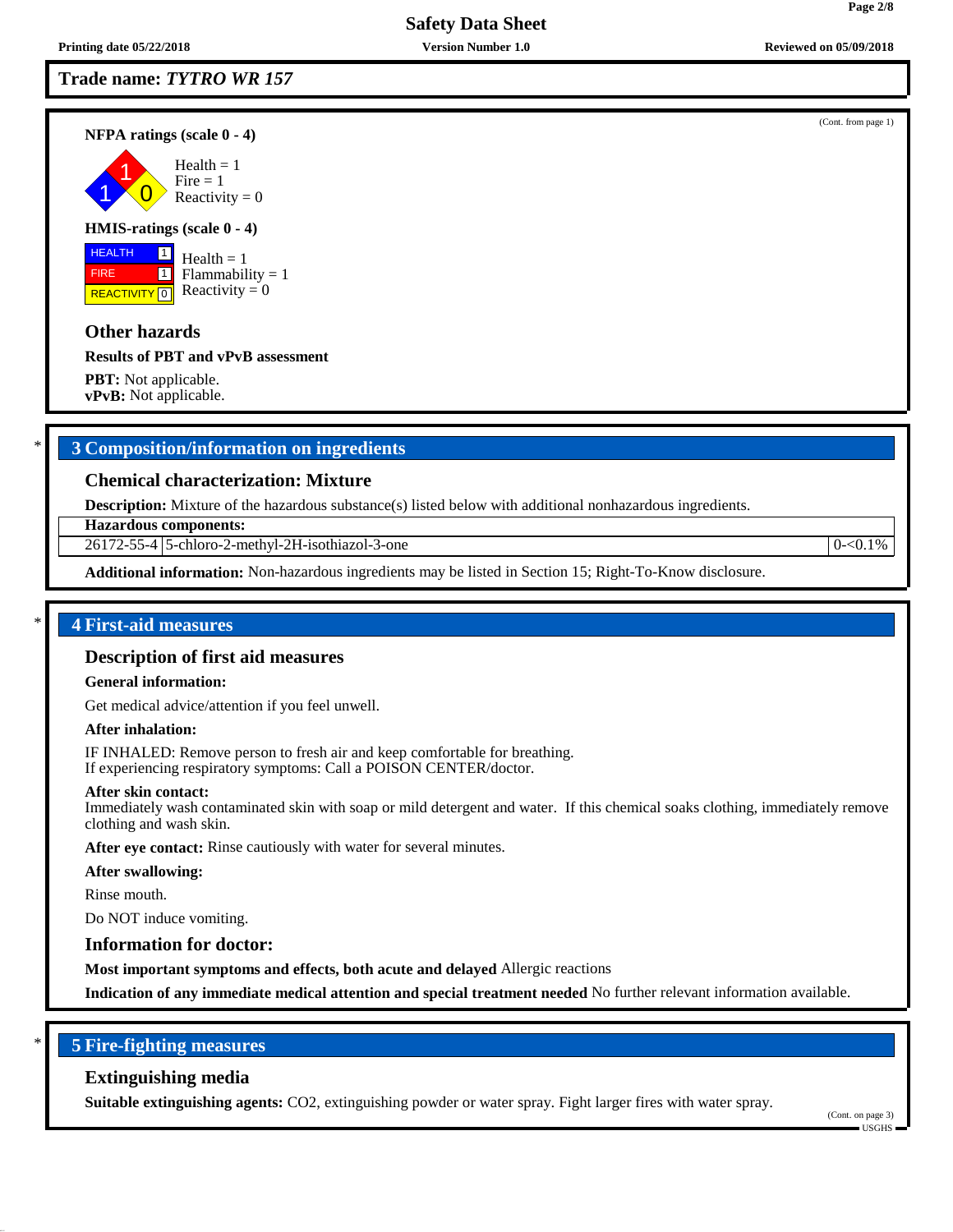**Trade name:** *TYTRO WR 157*

**Printing date 05/22/2018 Version Number 1.0 Reviewed on 05/09/2018**

(Cont. from page 2)

# **Special hazards arising from the substance or mixture**

Combustion products may include toxic gases such as carbon monoxide and smoke.

### **Advice for firefighters**

**Protective equipment:** Wear personal protective equipment.

**Additional information** Collect contaminated fire fighting water separately. It must not enter the sewage system.

# **6 Accidental release measures**

# **Personal precautions, protective equipment and emergency procedures**

Wear protective equipment. Keep unprotected persons away.

# **Methods and material for containment and cleaning up:**

Contain and/or absorb spill with inert material (i.e. sand, vermiculite) then place in a suitable container.

Dispose contaminated material as waste according to section 13 of the SDS.

#### **Reference to other sections**

See Section 7 for information on safe handling.

See Section 8 for information on personal protection equipment.

See Section 13 for disposal information.

# \* **7 Handling and storage**

#### **Handling:**

**Precautions for safe handling** Avoid contact with eyes, skin and clothing. Do not take internally. Practice good personal hygiene to avoid ingestion. Use only with adequate ventilation. Wash clothing before reuse. FOR PROFESSIONAL USE ONLY. KEEP OUT OF CHILDREN'S REACH.

**Information about protection against explosions and fires:** No special measures required.

# **Conditions for safe storage, including any incompatibilities**

**Storage:**

**Information about storage in one common storage facility:** No special measures required.

**Further information about storage conditions:** Keep receptacle tightly sealed.

**Specific end use(s)** No further relevant information available.

### \* **8 Exposure controls/personal protection**

**Additional information about design of technical systems:** No further data; see item 7.

#### **Control parameters**

**Components with limit values that require monitoring at the workplace:** The product does not contain any relevant quantities of materials with critical values that have to be monitored at the workplace.

**Additional information:** The lists that were valid during the creation were used as basis.

(Cont. on page 4) USGHS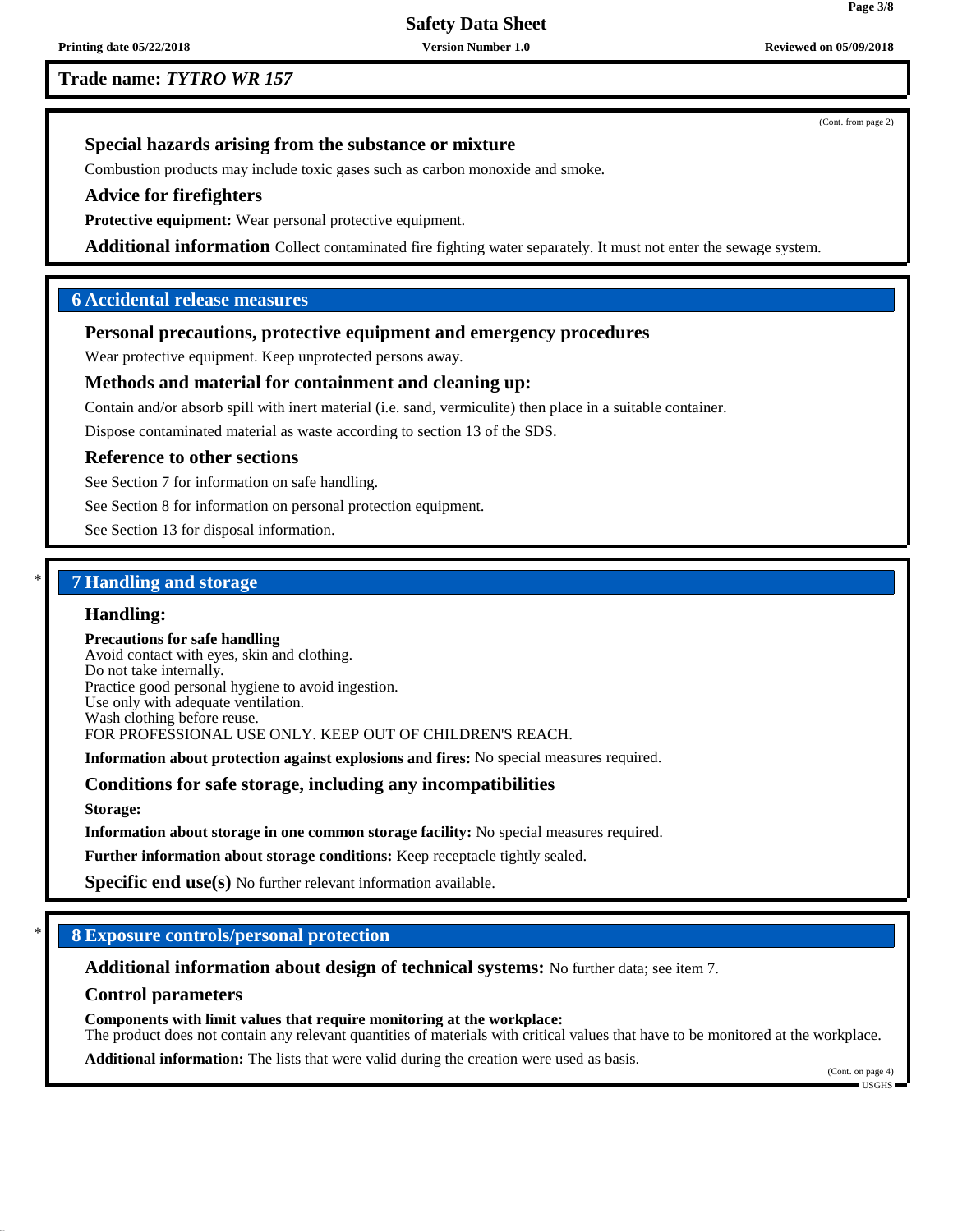# **Trade name:** *TYTRO WR 157*

(Cont. from page 3)

**Page 4/8**

# **Exposure controls**

**Personal protective equipment:**

**General protective and hygienic measures:** The usual precautionary measures for handling chemicals should be followed.

# **Breathing equipment:**

Control exposure to ingredients with workplace control parameters if mentioned above. If no ingredients are listed, respiratory protection is generally not required.

If exposure limits are listed and may be exceeded, use approved respiratory protective equipment and filter type appropriate for the listed ingredients. (NIOSH, CEN, etc.).

**Protection of hands:** Gloves should be worn to prevent skin contact and should be impermeable and resistant to the product.

**Material of gloves** Rubber or other impervious gloves should be worn to prevent skin contact.

**Eye protection:**



Safety glasses with side shield protection.



A face shield should also be worn if there is potential exposure to splash or spray.

### **Body protection:**

Use personal protective equipment as required.

Take off contaminated clothing.

# \* **9 Physical and chemical properties**

| Information on basic physical and chemical properties                                                                                      |                                                                                                                                          |  |  |  |
|--------------------------------------------------------------------------------------------------------------------------------------------|------------------------------------------------------------------------------------------------------------------------------------------|--|--|--|
| <b>General Information</b><br>Appearance:<br>Form:<br>Color:<br>Odor:<br><b>Odor threshold:</b>                                            | Liquid<br>According to product specification<br>Characteristic<br>Not applicable.                                                        |  |  |  |
| $pH-value$ (~):                                                                                                                            | 6                                                                                                                                        |  |  |  |
| <b>Change in condition</b><br><b>Melting point/Melting range:</b><br><b>Boiling point/Boiling range:</b><br><b>Flash point:</b><br>Method: | Undetermined.<br>100 °C (212 °F)<br>A flash point determination is unnecessary due to high water content.<br>(estimated) Aqueous system. |  |  |  |
| <b>Flammability (solid, gaseous):</b>                                                                                                      | Not applicable.                                                                                                                          |  |  |  |
| <b>Ignition temperature:</b>                                                                                                               | Undetermined.                                                                                                                            |  |  |  |
| <b>Decomposition temperature:</b><br>Auto igniting:<br>Danger of explosion:                                                                | Not applicable under normal storage conditions.<br>Product is not self-igniting.<br>Product does not present an explosion hazard.        |  |  |  |
| <b>Explosion limits:</b><br>Lower:<br><b>Upper:</b><br><b>VOC Content (max):</b>                                                           | Not applicable.<br>Not applicable.<br>Not applicable.                                                                                    |  |  |  |
| Vapor pressure:                                                                                                                            | $<$ 18 mm Hg<br>(Cont. on page 5)                                                                                                        |  |  |  |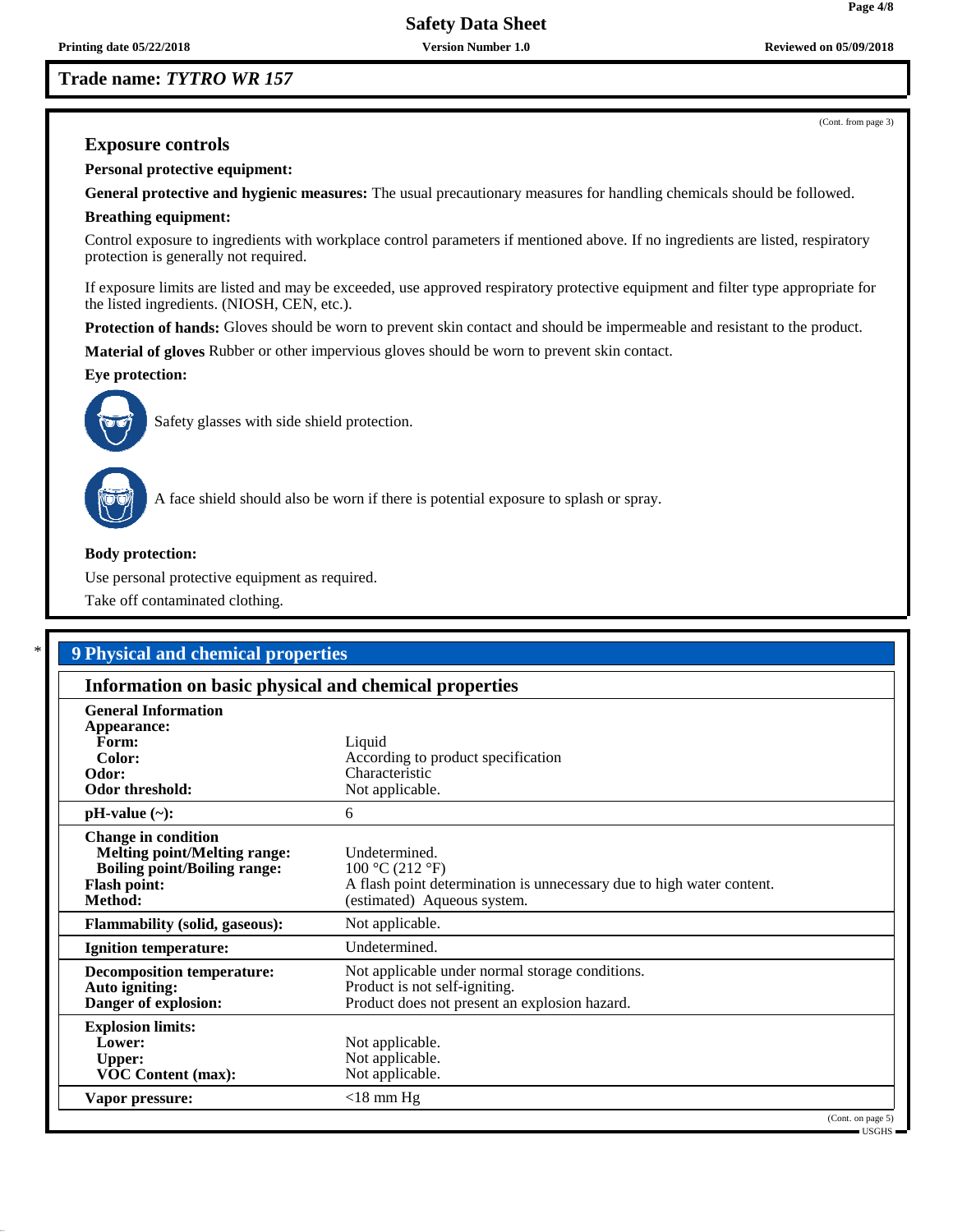# **Trade name:** *TYTRO WR 157*

|                                                          |                                            | (Cont. from page 4) |  |
|----------------------------------------------------------|--------------------------------------------|---------------------|--|
| Density: $(\sim)$                                        | Not determined.                            |                     |  |
| <b>Relative density</b>                                  | Not determined.                            |                     |  |
| Vapor density                                            | Not determined.                            |                     |  |
| <b>Evaporation rate</b>                                  | Not determined.                            |                     |  |
| Solubility in / Miscibility with                         |                                            |                     |  |
| Water:                                                   | Not miscible or difficult to mix.          |                     |  |
| Partition coefficient (n-octanol/water): Not determined. |                                            |                     |  |
| Viscosity:                                               |                                            |                     |  |
| Dynamic:                                                 | Not determined.                            |                     |  |
| Kinematic:                                               | Not determined.                            |                     |  |
| Molecular weight                                         | Not applicable.                            |                     |  |
| <b>Other information</b>                                 | No further relevant information available. |                     |  |

# **10 Stability and reactivity**

**Reactivity** Stable under normal conditions.

**Chemical stability**

**Thermal decomposition:** No decomposition if used according to specifications.

**Possibility of hazardous reactions** No dangerous reactions known.

**Conditions to avoid** No further relevant information available.

**Incompatible materials:** No further relevant information available.

**Hazardous decomposition products:** Carbon monoxide and carbon dioxide

### \* **11 Toxicological information**

#### **Information on toxicological effects**

**Acute toxicity:**

**LD/LC50 values relevant for classification:**

**83713-01-3 Polyoxyalkyleneamine**

Oral LD50 296 mg/kg (rat)

#### **Primary irritant effect:**

**on the skin:** No irritating effect expected

**on the eye:** No irritating effect expected

**inhalation:** No irritating effect expected

**Sensitization:** May cause an allergic skin reaction.

### **Additional toxicological information:**

**Carcinogenic categories**

**IARC (International Agency for Research on Cancer) Human Carcinogenicity:**

**Group 1- Positive, Group 2A- Probable, Group 2B- Possible, Group 3- Not Classifiable**

None of the ingredients is listed.

**NTP (National Toxicology Program)**

**K–Known to be carcinogenic, R–May reasonably be anticipated to be carcinogenic**

None of the ingredients is listed.

(Cont. on page 6) USGHS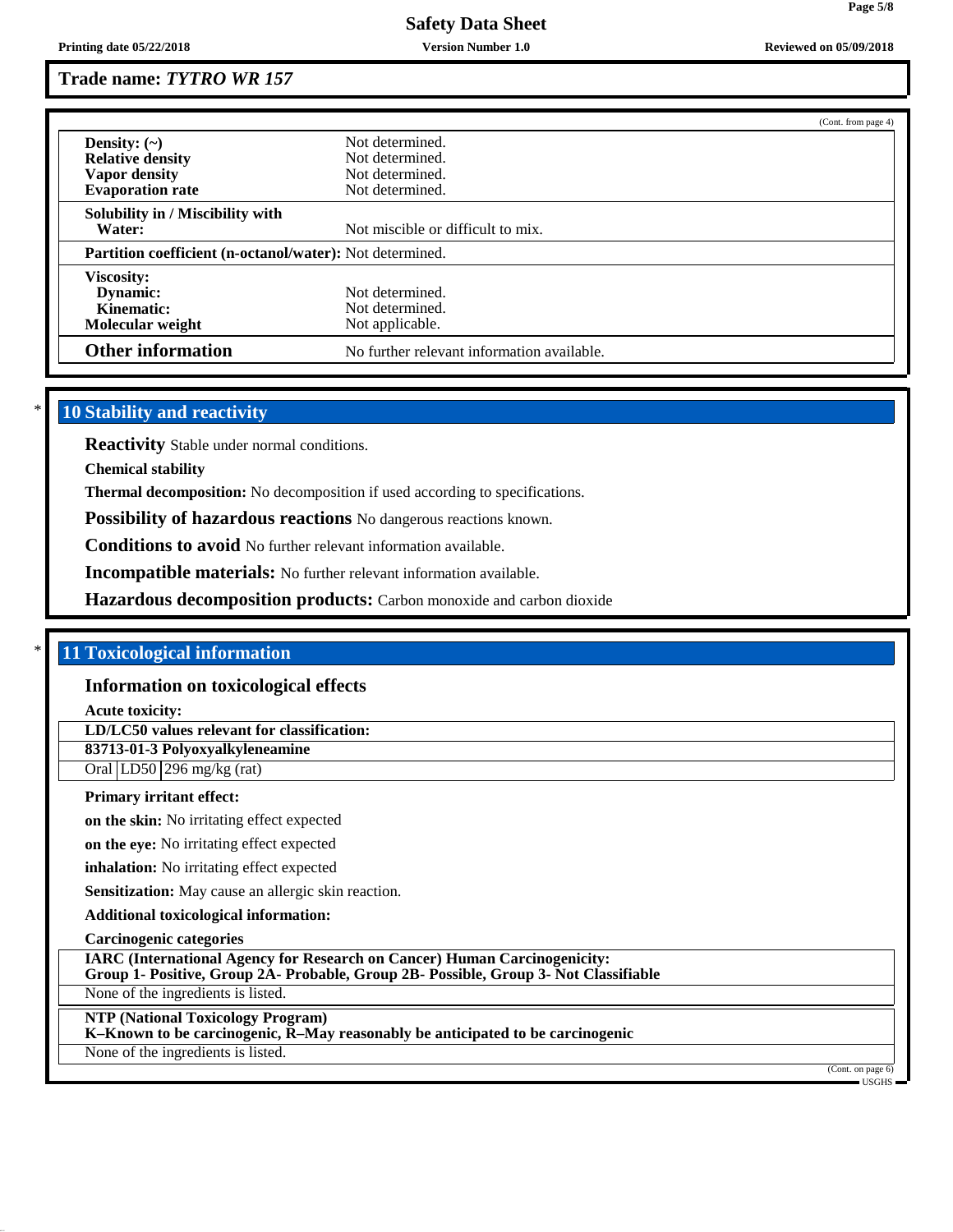# **Trade name:** *TYTRO WR 157*

**OSHA-Ca (Occupational Safety & Health Administration)**

None of the ingredients is listed.

# **12 Ecological information**

# **Toxicity**

**Aquatic toxicity:** No further relevant information available.

**Persistence and degradability** No further relevant information available.

## **Behavior in environmental systems:**

**Bioaccumulative potential** No further relevant information available.

**Mobility in soil** No further relevant information available.

### **Additional ecological information:**

**General notes:** Do not allow undiluted product or large quantities of it to reach ground water, water course or sewage system.

### **Results of PBT and vPvB assessment**

**PBT:** Not applicable. **vPvB:** Not applicable.

**Other adverse effects** No further relevant information available.

# **13 Disposal considerations**

# **Disposal methods:**

Consult all regulations (federal, state, provincial, local) or a qualified waste disposal firm when characterizing product for disposal. Dispose of waste in accordance with all applicable regulations.

**Recommendation:**



Must not be disposed of together with household garbage. Do not allow product to reach sewage system.

# **Uncleaned packagings:**

**Recommendation:** Dispose of contents/container in accordance with local/regional/national/international regulations.

| <b>UN-Number</b>                           |                 |  |
|--------------------------------------------|-----------------|--|
| DOT, IMDG, IATA                            | Not applicable. |  |
| UN proper shipping name<br>DOT, IMDG, IATĀ | Not applicable. |  |
| <b>Transport hazard class(es)</b>          |                 |  |
| DOT, IMDG, IATA<br><b>Class</b>            | Not applicable. |  |
| <b>Packing group</b><br>DOT, IMDG, IATA    | Not applicable. |  |

USGHS

**Page 6/8**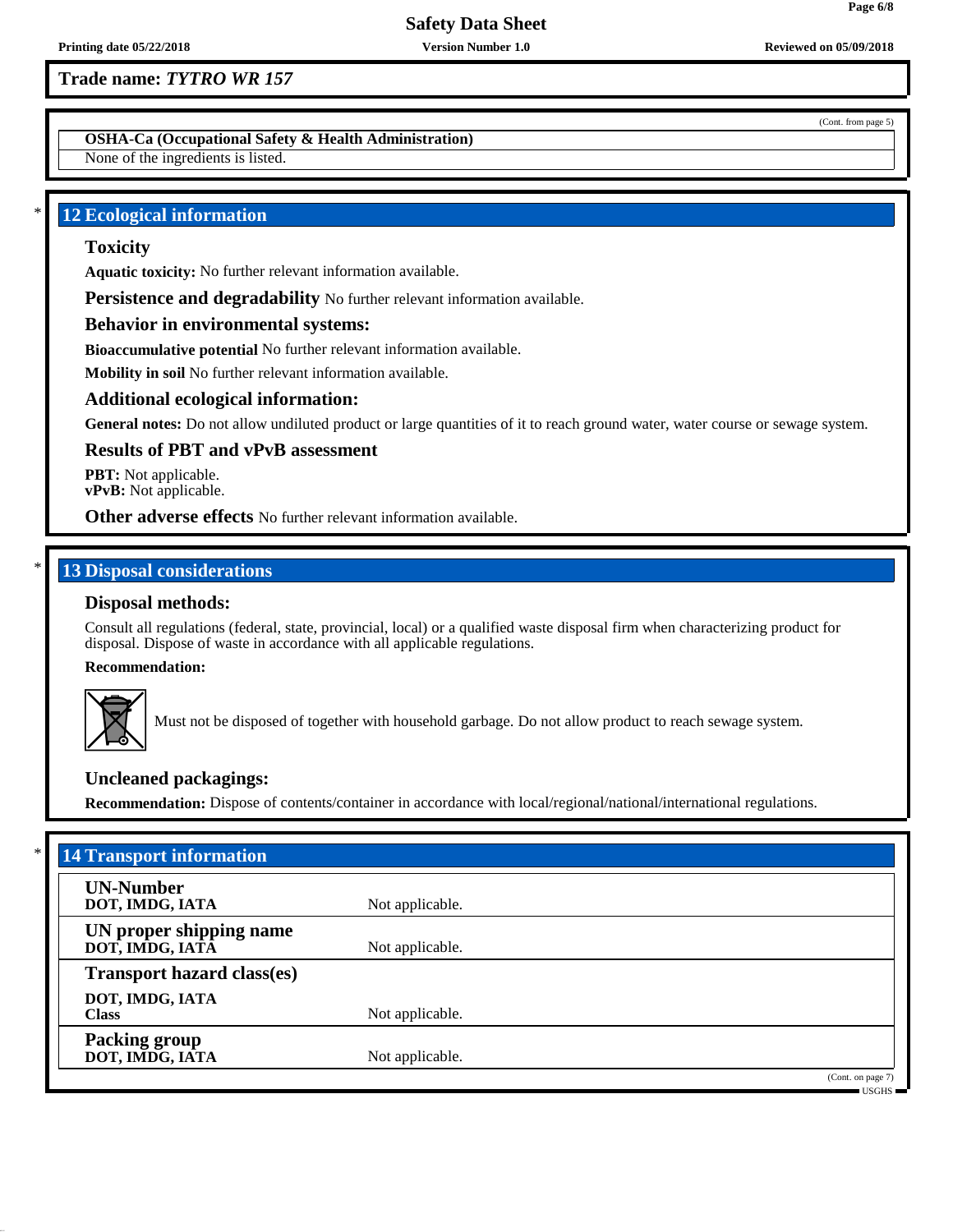**Page 7/8**

**Trade name:** *TYTRO WR 157*

|                                                                                                                 |                                                         | (Cont. from page 6) |  |  |
|-----------------------------------------------------------------------------------------------------------------|---------------------------------------------------------|---------------------|--|--|
| <b>Environmental hazards:</b><br><b>Marine pollutant:</b>                                                       | N <sub>0</sub>                                          |                     |  |  |
| <b>Special precautions for user</b>                                                                             | Not applicable.                                         |                     |  |  |
| <b>Transport/Additional information:</b> Not classified as a dangerous good for transport by road, rail or air. |                                                         |                     |  |  |
| <b>DOT</b><br><b>Remarks:</b>                                                                                   | Not Regulated.<br>------------------------------------- |                     |  |  |
| <b>IMDG</b><br><b>Remarks:</b><br><b>IATA</b>                                                                   | Not Regulated.                                          |                     |  |  |
| <b>Remarks:</b>                                                                                                 | Not Regulated.                                          |                     |  |  |
| <b>UN</b> "Model Regulation":                                                                                   | Not applicable.                                         |                     |  |  |

# **15 Regulatory information**

**SARA (Superfund Amendments and Reauthorization Act)**

**Section 302/304 (extremely hazardous substances):**

None of the ingredients is listed.

**Section 313 Reportable Ingredients (Chemicals present below reporting threshold are exempt):**

None of the ingredients is listed.

**SARA Section 312/Tier I & II Hazard Categories:** Health Hazard - Respiratory or Skin Sensitization

**North America Chemical Inventory Status**

**TSCA (Toxic Substances Control Act - United States):**

All ingredients are listed or exempt from listing unless otherwise noted below.

**CEPA (Canadian DSL):**

All ingredients are listed or exempt from listing unless otherwise noted below.

**Right to Know Ingredient Disclosure:**

Polyacrylate Trade Secret 30- $\leq 30 \leq 40\%$ 7732-18-5 Water 50-<60%

**California Proposition 65: (Substances <0.1% unless noted in Section 3)**

**Chemicals known to cause cancer:**

None of the ingredients is listed.

**Chemicals known to cause reproductive toxicity for females:**

None of the ingredients is listed.

**Chemicals known to cause reproductive toxicity for males:**

None of the ingredients is listed.

**Chemicals known to cause developmental toxicity:**

None of the ingredients is listed.

**Carcinogenicity Categories**

**TLV-ACGIH (THE American Conference of Governmental Industrial Hygienists)**

**Human Carcinogen - A1 Confirmed, A2 Suspected, A3 Unknown Relevance, A4 Not Classifiable**

None of the ingredients is listed.

**NIOSH-Cancer (National Institute for Occupational Safety and Health)**

None of the ingredients is listed.

**Volatile Organic Compounds (VOC) reported per the Emission Standards.**

If no g/L value is provided this product is not subject to above standard.